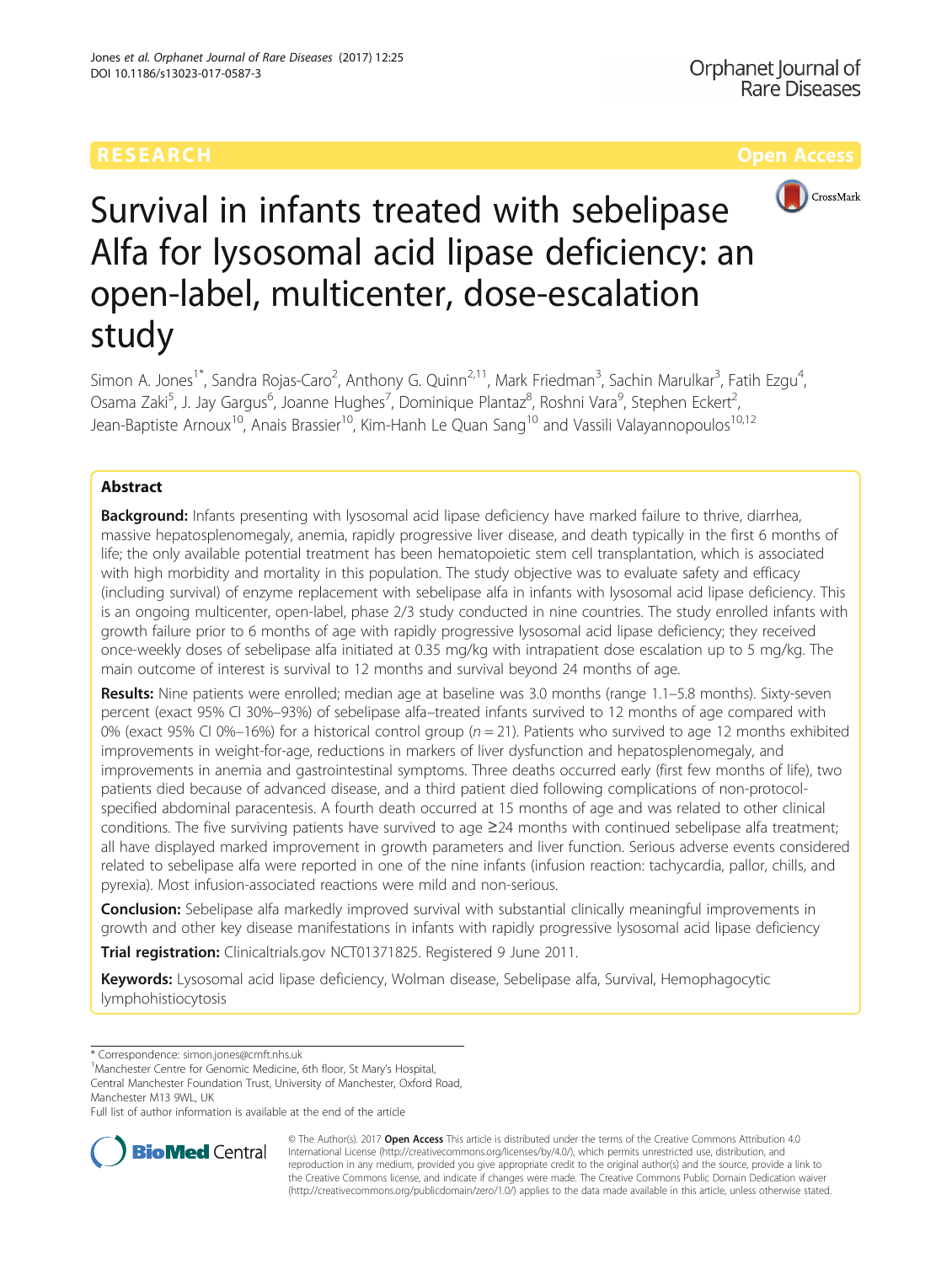# Background

Lysosomal acid lipase (LAL) deficiency is an autosomalrecessive disorder due to deficiency of LAL, the enzyme that hydrolyzes cholesteryl esters and triglycerides (Online Mendelian Inheritance in Man® database #278000) [[1](#page-9-0)]. The enzyme deficiency is due to LIPA mutations and leads to lysosomal lipid accumulation in many types of cells and tissues [\[2,](#page-9-0) [3](#page-10-0)]. Like other lysosomal storage diseases, this disease presents across an age continuum from infancy to adulthood [\[4](#page-10-0)]. The most rapidly progressive presentation of LAL deficiency occurs in infants (in infants, LAL deficiency has historically been known as Wolman disease [\[5](#page-10-0), [6\]](#page-10-0)), and usually leads to death before 6 months of age [\[2](#page-9-0), [7\]](#page-10-0). Affected infants show evidence of the disease within the first few months of life, with diarrhea, marked failure to thrive, abdominal distension, massive hepatosplenomegaly, anemia, and rapidly progressive liver dysfunction. Affected children and adults demonstrate a number of abnormalities similar to those seen in infants, including hepatomegaly, elevated serum transaminase levels, liver fibrosis, and dyslipidemia with progression to cirrhosis, and other complications related to end-stage liver disease [[2,](#page-9-0) [4](#page-10-0), [8](#page-10-0), [9\]](#page-10-0). Enzyme replacement with sebelipase alfa in children and adults has recently been shown to produce significant improvements in a broad range of disease-related manifestations [[10\]](#page-10-0).

Although the disease presentation in infants is striking, familiarity with the disease is low and there are a number of published cases where the correct diagnosis was not made until after death [\[11\]](#page-10-0). In untreated infants the disease progresses rapidly, with death occurring within a few weeks after diagnosis (median age at death, 3.7 months) [[7](#page-10-0)]. Prior to the availability of sebelipase alfa, treatment options centered upon supportive interventions, including blood transfusions and nutritional supplementation. Hematopoietic stem cell transplantation (HSCT) and liver transplantation have been used in a small number of cases but outcomes remain very poor, with few reported survivors of HSCT [\[12](#page-10-0)–[17\]](#page-10-0). In case reports involving a total of 12 patients with early-onset LAL deficiency who received HSCT, nine patients died within 8 months post-transplant and one died approximately 6 years after receiving HSCT; most of these deaths resulted from either progression of LAL deficiency or HSCT-related complications such as infection, graft-versus-host disease, and/or graft failure.

Enzyme replacement therapy (ERT) has had a dramatic impact in a number of lysosomal storage disorders including Gaucher disease, Fabry disease, Pompe disease, and the mucopolysaccharidoses. Sebelipase alfa (Alexion Pharmaceuticals, Inc., New Haven, Connecticut, USA) is a recombinant human LAL developed as an ERT for LAL deficiency [[18\]](#page-10-0). Here we report survival to 12 months of age (the primary endpoint), survival to 24 months of age, safety, and disease-related outcomes in infants with rapidly progressive LAL deficiency who received sebelipase alfa.

# **Methods**

# Study design and patients

This is an ongoing, global, phase 2/3, open-label, repeatdose, intrapatient dose-escalation study of the efficacy and safety of sebelipase alfa in infants (VITAL, Survival of LAL-D Infants Treated With Sebelipase Alfa; NCT01371825) [\[19](#page-10-0)]. Twelve centers in nine countries are participating (Additional file [1](#page-9-0), eStudy centers), with initiation on April 11, 2011. Patients were enrolled over a 2.5-year period and the data cut-off date for analysis of survival to 12 months of age (primary endpoint) was June 10, 2014. All surviving patients continue to receive sebelipase alfa treatment in an ongoing extension study; the cut-off date for analysis of survival to 24 months of age was January 26, 2016. Patients received sebelipase alfa, with treatment initiated at 0.35 mg/kg once weekly and escalation up to 3 mg/kg based on clinical response (Additional file [1](#page-9-0), eDose adjustment based on clinical response). A further dose escalation to 5 mg/kg once weekly was allowed upon consultation between the investigator and study sponsor, including instances where there was insufficient clinical response in patients with potentially neutralizing anti-drug antibodies (ADAs; Additional file [1,](#page-9-0) eMeasurements). Reduced dosing frequency to once every other week was allowed, based on clinical response and investigator discretion in consultation with the sponsor. The rapid disease progression and high mortality rate in patients with LAL deficiency precluded the use of a placebo control group in this study; a population of untreated LAL-deficient patients with growth failure from a natural history study served as a historical control group (data on file, Alexion Pharmaceuticals, Inc.) [\[7](#page-10-0)].

Eligible patients were under 8 months of age as of the date of the anticipated first infusion, had a diagnosis of LAL deficiency confirmed (with LAL enzyme activity testing and/or LIPA mutation analysis), and demonstrated growth failure or other evidence of rapidly progressive disease with onset before 6 months of age (Additional file [1](#page-9-0), eEvidence of rapidly progressive disease as inclusion criterion). Growth failure criteria were weight decreasing across two or more of the 11 major centiles (99<sup>th</sup>, 97<sup>th</sup>, 95<sup>th</sup>, 90<sup>th</sup>, 75<sup>th</sup>, 50<sup>th</sup>, 25<sup>th</sup>, 10<sup>th</sup>, 5<sup>th</sup>, 3<sup>rd</sup>, 1<sup>st</sup>) on a standard World Health Organization (WHO) weight-for-age (WFA) chart, or body weight below the  $10<sup>th</sup>$ centile on a standard WHO WFA chart and no weight gain during the 2 weeks before screening, or loss of greater than 5% of birth weight after 2 weeks of age. Key exclusion criteria included myeloablative preparation or other transplant conditioning and previous HSCT or liver transplant.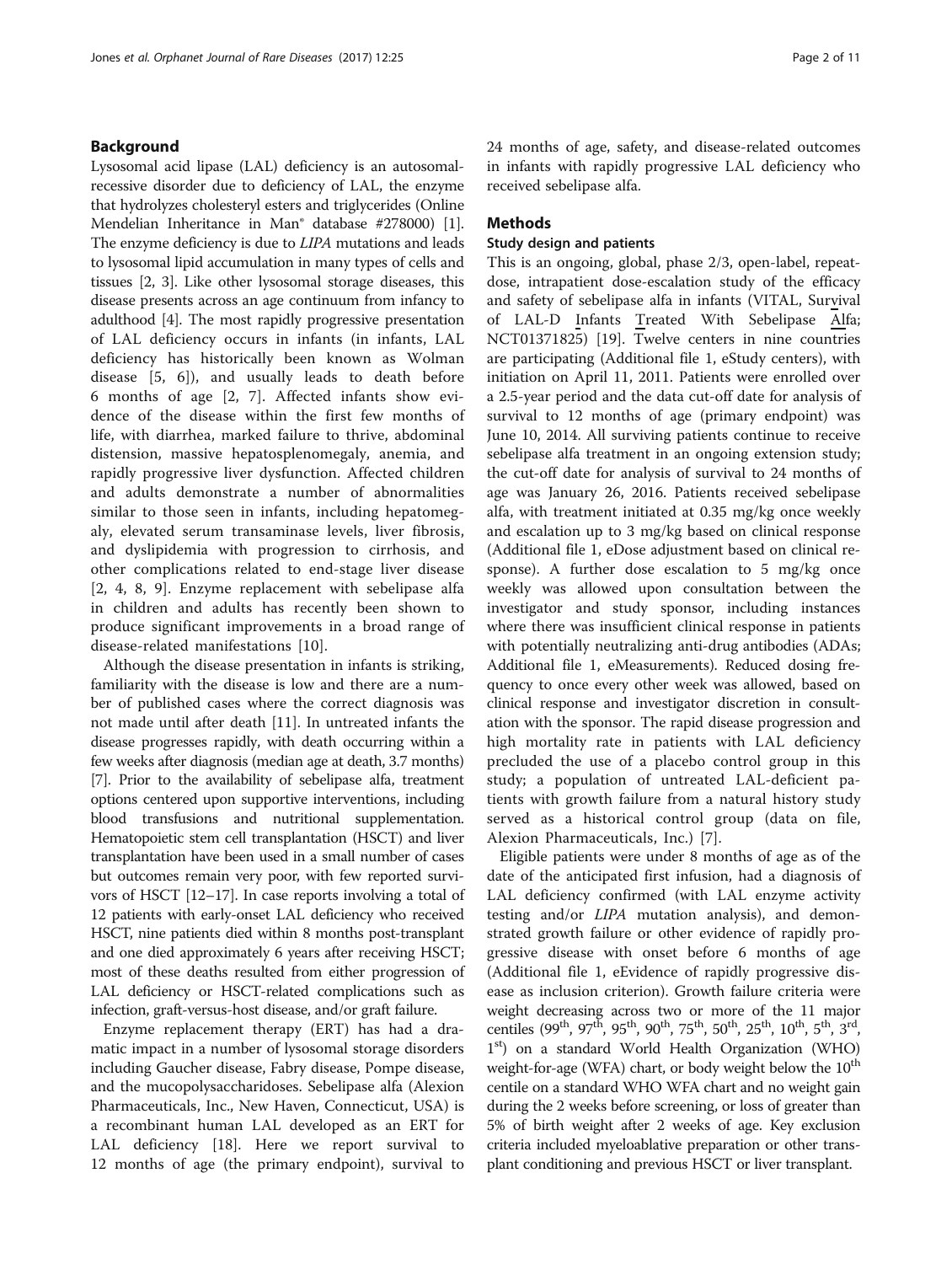The primary objective was to evaluate the effect of sebelipase alfa therapy on survival at 12 months of age in LALdeficient infants with growth failure. Secondary objectives included evaluation of safety, survival at 6-month intervals after 12 months of age, changes in centiles for WFA and length-for-age (LFA) [[20](#page-10-0)], growth status indicators of underweight, wasting, and stunting [[21\]](#page-10-0), markers of liver injury (alanine aminotransferase [ALT], aspartate aminotransferase [AST]), liver function (total bilirubin, γ-glutamyltransferase [GGT], and alkaline phosphatase), transfusion-free hemoglobin normalization (TFHN; Additional file [1](#page-9-0) [eDefinition of transfusion-free hemoglobin normalization] for description), and changes in liver and spleen size and volume, based on physical examination and ultrasound at scheduled time points (physical examination: weeks 3, 9, 15, 20, and 24, and every 3 months thereafter; abdominal ultrasound: weeks 0, 12, 24, and annually thereafter). Adverse events data are being collected and analyzed on an ongoing basis. Exploratory objectives included the effects of sebelipase alfa on serum lipid levels (low-density lipoprotein cholesterol, triglycerides, high-density lipoprotein cholesterol, and total cholesterol). The Denver II Developmental Screening Test [\[22\]](#page-10-0) for evaluating fine motor–adaptive, gross motor, language, and personal-social skills (performance-based and parent-reported) was also included. Results for each of the four assessment categories of the test were interpreted by the evaluator as "normal", "suspect", or "untestable".

Safety was assessed by ascertainment of adverse events, discontinuations, deaths, infusion-associated reactions (IARs; Additional file [1,](#page-9-0) eDefinition of infusion-associated reaction), ADAs, clinical laboratory tests, vital signs, physical examinations, and electrocardiograms.

#### Statistical analysis

The primary efficacy set was defined as patients in the full analysis set who were 8 months of age or younger on the date of their first infusion  $(n = 9)$ . Survival was compared to survival in a historical cohort of untreated infants with confirmed diagnosis of LAL deficiency, who had similar clinical characteristics (data on file, Alexion Pharmaceuticals, Inc.) [\[7](#page-10-0)]. All hematological, liver biochemical, and lipid analyses were performed by local laboratories, and assessed using age- and gender-specific normal values at the time of the test. Details of planned statistical methods including sample size are described in Additional file [1](#page-9-0) (eStatistical methods and determination of sample size).

# Results

#### Patient characteristics and treatment

Nine patients were enrolled and received weekly infusions of sebelipase alfa (Fig. 1). The median age of patients at the time of initiation of treatment was 3.0 months (range



1.1–5.8 months); eight of the nine patients met the prespecified growth failure criteria. In seven of the nine patients, sebelipase alfa doses were escalated to onceweekly doses of 1 mg/kg, 3 mg/kg, or 5 mg/kg. One patient with neutralizing antibodies and less-thanexpected improvements in growth compared with other infants received a dose increase to 5 mg/kg. A second patient had doses escalated to 5 mg/kg weekly due to persistence of elevated transaminase levels, hypoalbuminemia, poor weight gain, and poor general well-being. At the primary analysis data cut-off date, patients had received a total of 462 infusions (including 141 infusions at 1.0 mg/kg, 295 infusions at 3.0 mg/kg, and 8 infusions at 5.0 mg/kg). Median duration of exposure was 60.3 weeks (range 0.1–164.7 weeks). At the follow-up cutoff date (January 26, 2016) for the five patients surviving to age 24 months, a total of 838 sebelipase alfa infusions had been administered. All five ongoing patients had required a dose escalation to 3.0 mg/kg and two patients were receiving 5.0 mg/kg. The protocol contains clear criteria for dose escalation (Additional file [1](#page-9-0), eDose adjustment based on clinical response), first to 3 mg/kg and then to 5 mg/kg. As well as these criteria, other factors also contributed to decisions to escalate dosing,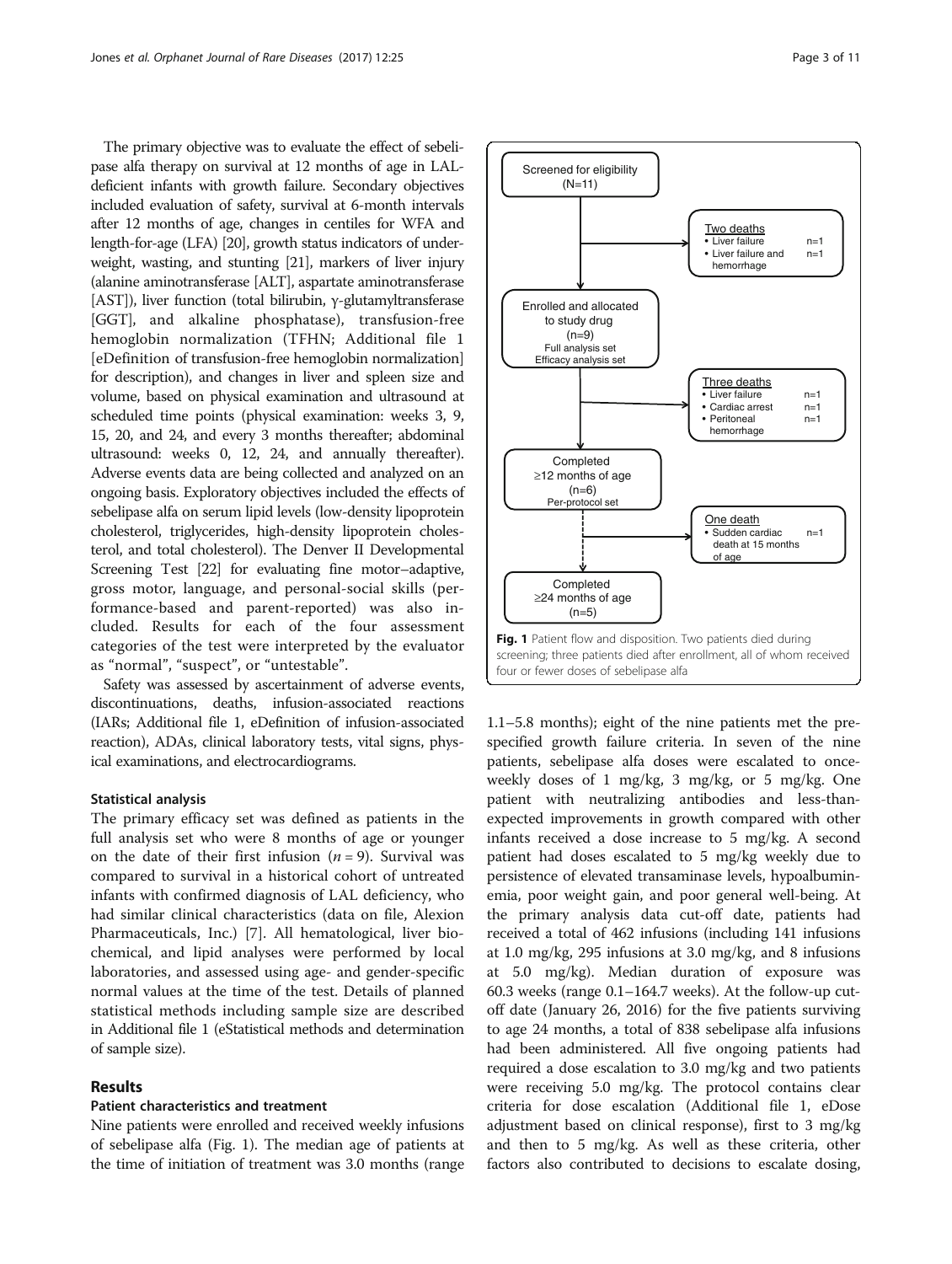including WFA, hepatomegaly, lymphadenopathy, and presence of anti-drug, anti-enzyme, or anti-uptake antibodies. The current clinical status, documented presence of ADAs, and reasons for dose escalations for each of the five ongoing patients are summarized in Additional file [1](#page-9-0): Table S1.

LIPA mutation data were available for six patients (Additional file [1](#page-9-0): Table S2, LAL enzyme activity and LIPA genotypes). None of them had a copy of the previously described c.894 G > A common exon 8 splice junction mutation, which is commonly found in LAL deficiency presenting in children and adults [[23, 24](#page-10-0)]. Two patients were homozygous and one patient heterozygous for documented causative mutations. The three other patients with genotyping data were either homozygous (one patient) or heterozygous (two patients) for undocumented mutations. In the three patients without confirmed pathological mutations, LAL deficiency diagnosis was confirmed based on LAL enzyme activity testing (Additional file [1](#page-9-0): Table S2, LAL enzyme activity and LIPA genotypes).

In addition to growth failure, diarrhea, vomiting, abdominal distension, and marked hepatosplenomegaly at baseline, patients had anemia ( $n = 6$ ), adrenal calcification  $(n = 9)$ , ascites  $(n = 4)$ , and/or thrombocytopenia  $(n = 3)$ (Table 1). The baseline liver parameters revealed significant underlying liver injury/dysfunction with a median ALT level of 145 U/L (2.42 μkat/L) (range 16.0–297.0 U/L [0.27–4.96  $\mu$ kat/L]) and median AST level of 125 U/L (2.09 μkat/L) (range 71.0–716.0 U/L [1.19–11.96 μkat/L]), and abnormally high GGT and total bilirubin levels in four and three patients, respectively (Additional file [1:](#page-9-0) Table S3). Although baseline high-density lipoprotein cholesterol and triglyceride levels were abnormal in most patients, no consistent pattern of abnormality was seen in low-density lipoprotein cholesterol levels (data not shown). Supportive treatments during the screening period included a low-fat/low-cholesterol diet, nutritional supplements including medium-chain triglyceride formula, parenteral nutrition, administration of bile acid chelators such as cholestyramine, and transfusions.

## Survival

The primary endpoint of survival to 12 months of age was met by six of the nine patients (67%; exact 95% CI 29.9–92.5) and all six patients were alive as of June 10, 2014 (ages 12.0, 15.7, 15.8, 20.4, 25.1, and 42.2 months). Of the three patients who died before age 12 months, two received only one infusion and one received only four infusions of sebelipase alfa; these deaths were deemed not related or unlikely to be related to the drug. The median age at death for the three deceased patients was 2.9 months (range 2.8–4.3 months). One of the six surviving infants at 12 months died at 15 months of age.

| constitution and you set,                                                                       |                    |
|-------------------------------------------------------------------------------------------------|--------------------|
| Parameter                                                                                       | Patients $(N = 9)$ |
| Age at treatment initiation, months                                                             |                    |
| Median (range)                                                                                  | $3.0(1.1 - 5.8)$   |
| Gender, n (%)                                                                                   |                    |
| Male                                                                                            | 5(56)              |
| Female                                                                                          | 4 (44)             |
| Race                                                                                            |                    |
| White                                                                                           | 4 (44)             |
| Black                                                                                           | 1(11)              |
| Asian                                                                                           | 1(11)              |
| Unknown <sup>®</sup>                                                                            | 3(33)              |
| Age at symptom onset, months                                                                    |                    |
| Range                                                                                           | $0 - 5.0$          |
| Age at diagnosis, months                                                                        |                    |
| Range                                                                                           | $0 - 5.8$          |
| LAL deficiency manifestations, n (%)                                                            |                    |
| Hepatosplenomegaly                                                                              | 9(100)             |
| Abdominal distension                                                                            | 9(100)             |
| Vomiting                                                                                        | 9(100)             |
| Diarrhea                                                                                        | 9(100)             |
| Adrenal calcifications                                                                          | 9(100)             |
| Failure to thrive                                                                               | 9(100)             |
| Anemia                                                                                          | 6(67)              |
| Ascites                                                                                         | 4 (44)             |
| Thrombocytopenia (< $150 \times 10^9$ /L)                                                       | 3(33)              |
| Hematological parameters, median (range)                                                        |                    |
| Hemoglobin, g/L                                                                                 | 93 (1.4–103.0)     |
| Platelets, 10 <sup>9</sup> /L                                                                   | 173 (2.6–563)      |
| Serum ferritin, µg/L, median (range)                                                            | 586 (253-48,740)   |
| Multiple organ dysfunction syndrome, n (%)                                                      | 3(33)              |
| Growth failure/entry criteria met, <sup>†</sup> n (%)                                           |                    |
| Weight decreasing across ≥2 of the 11<br>major centiles                                         | 7 (78)             |
| Body weight <10 <sup>th</sup> centile and no weight<br>increase during 2 weeks before screening | 1(11)              |
| Loss of >5% of birth weight after 2 weeks<br>of age                                             | 0                  |
| Rapidly progressive course of LAL deficiency<br>without meeting growth failure criteria         | 1(11)              |

All hematological analyses were performed by local laboratories; assessment of normal/abnormal results was based on the age- and gender-specific normal range provided by the local laboratory at the time of the test \* Race was not reported for three patients enrolled and treated in France in compliance with that country's regulations †

Patients were required to meet at least one of these criteria

For this patient, the stated cause of death based on autopsy findings was sudden cardiac death, which was assessed as unlikely to be related to sebelipase alfa. This

| <b>Table 1</b> Patient demographics and baseline disease |  |  |
|----------------------------------------------------------|--|--|
| characteristics (full analysis set)                      |  |  |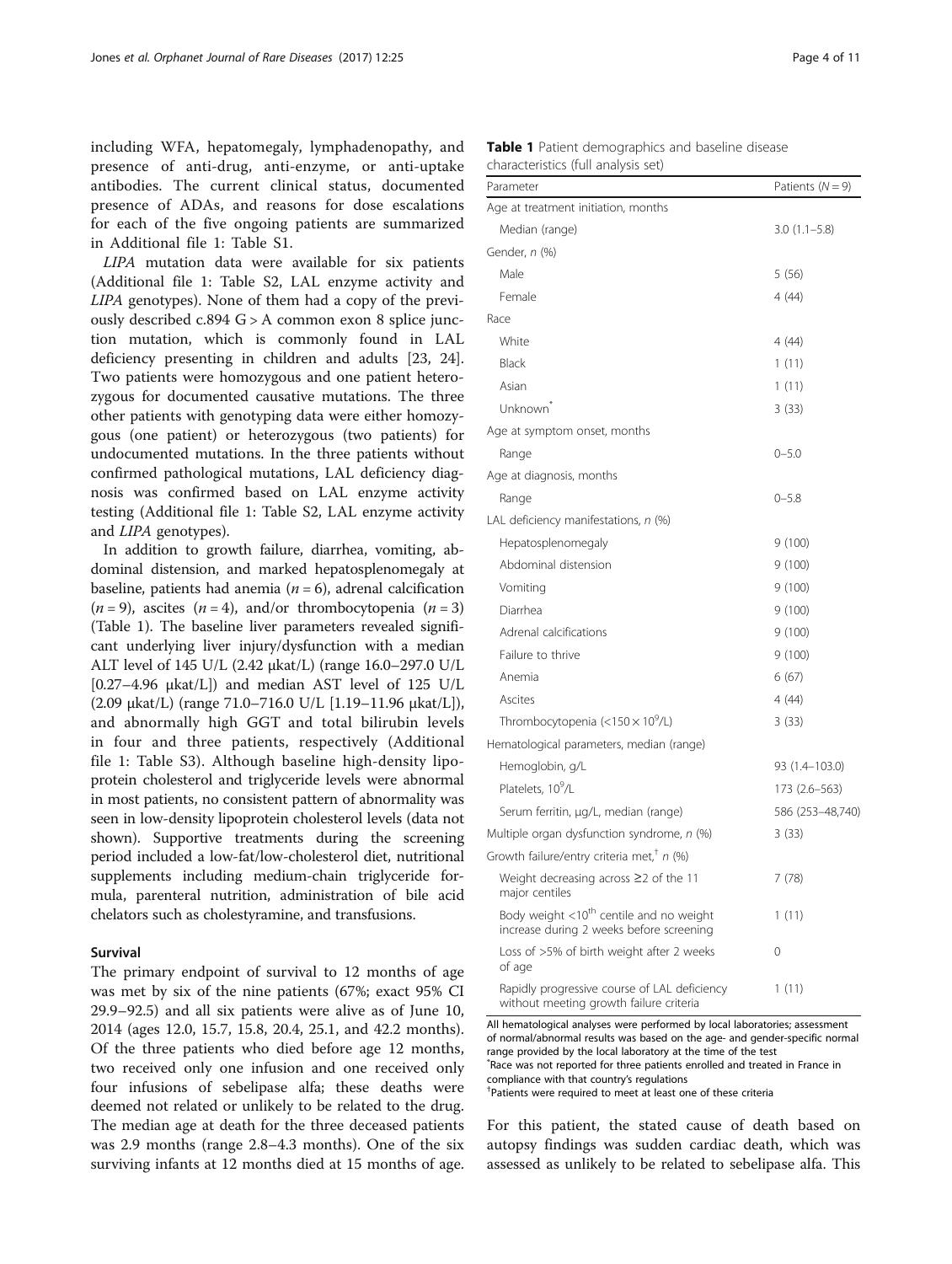infant manifested other comorbidities not typically associated with LAL deficiency including arterial hypertension, which preceded the diagnosis of LAL deficiency, a patent foramen ovale, and hemoglobin E disease. The hypertension, which existed prior to enrollment in the study, was thought to be associated with fluid overload and was being treated with furosemide, amlodipine, and clonidine. Elevated levels of renin and aldosterone were observed; however, renal size (measured by ultrasound) was within the upper limit of the normal range. Postmortem findings included evidence of early cirrhosis in the liver. The lungs and intestine showed xanthomatous changes; also spleen and bone marrow showed widespread lipid vacuoles and lipid-laden macrophages, consistent with underlying disease. Results of Kaplan-Meier survival analyses are shown in Fig. 2 for the patients receiving sebelipase alfa and for untreated patients with growth failure in the historical control group (data on file, Alexion Pharmaceuticals, Inc.) [\[7\]](#page-10-0). Survival at age 12 months in the historical control group ( $n = 21$ ) was 0% (exact 95% CI 0–16.1).

The remaining five patients have survived to  $\geq$ 24 months of age (median 3 years, 4 months [range 2 years, 11 months to 5 years, 2 months]) as of the January 26, 2016 extension analysis cut-off date, and all have continued to receive sebelipase alfa treatment; survivors' median time in the study at the cut-off date was 2 years, 10 months (maximum duration of exposure to study drug was 4 years, 9 months).

# Effects on growth and other important disease-related abnormalities

All six patients who survived beyond week 4 and reached 12 months of age exhibited increases in WFA centile during treatment with sebelipase alfa (median baseline WFA,  $3<sup>rd</sup>$  [3.08] centile;  $n = 8$ ) (Fig. [3\)](#page-5-0). The age ≥24-month extension period analysis showed that two of the five surviving patients reached near or above the 75<sup>th</sup> WFA centile, two patients reached near or above the 25<sup>th</sup> WFA centile, and one patient remained stabilized near or above the 5<sup>th</sup> WFA centile. As shown in Fig. [3,](#page-5-0) initial dose escalations occurred early during treatment. Three patients had additional dose escalations after 12 months of age; in one patient the dose was escalated from 1 mg/kg to 3 mg/kg and in two patients the doses were escalated from 3 mg/kg to 5 mg/kg. WFA centile also stabilized; at the last available assessment among the five ongoing patients, median WFA was in the  $32<sup>nd</sup>$  (31.8) centile.

At baseline, median LFA was  $1.8\%$  ( $n = 8$ ). Post-baseline LFA data were available for six patients surviving beyond week 4; LFA fluctuated but showed an overall improvement in three patients (a decrease and return to baseline level in two patients and a decrease in one patient). The proportion of patients who met criteria for undernutrition in the primary analysis set decreased with treatment (Additional file [1:](#page-9-0) Table S4, Proportion of patients meeting criteria for undernutrition in the primary analysis [patients who survived to age 12 months]).



defined by 1) decreased body weight across ≥2 of the 11 major centiles on a standard WHO weight-for-age chart, or 2) body weight in kilograms below the 10<sup>th</sup> centile on a standard WHO weight-for-age chart and no weight gain for the previous 2 weeks, or 3) loss of ≥5% of birth weight in children who are >2 weeks of age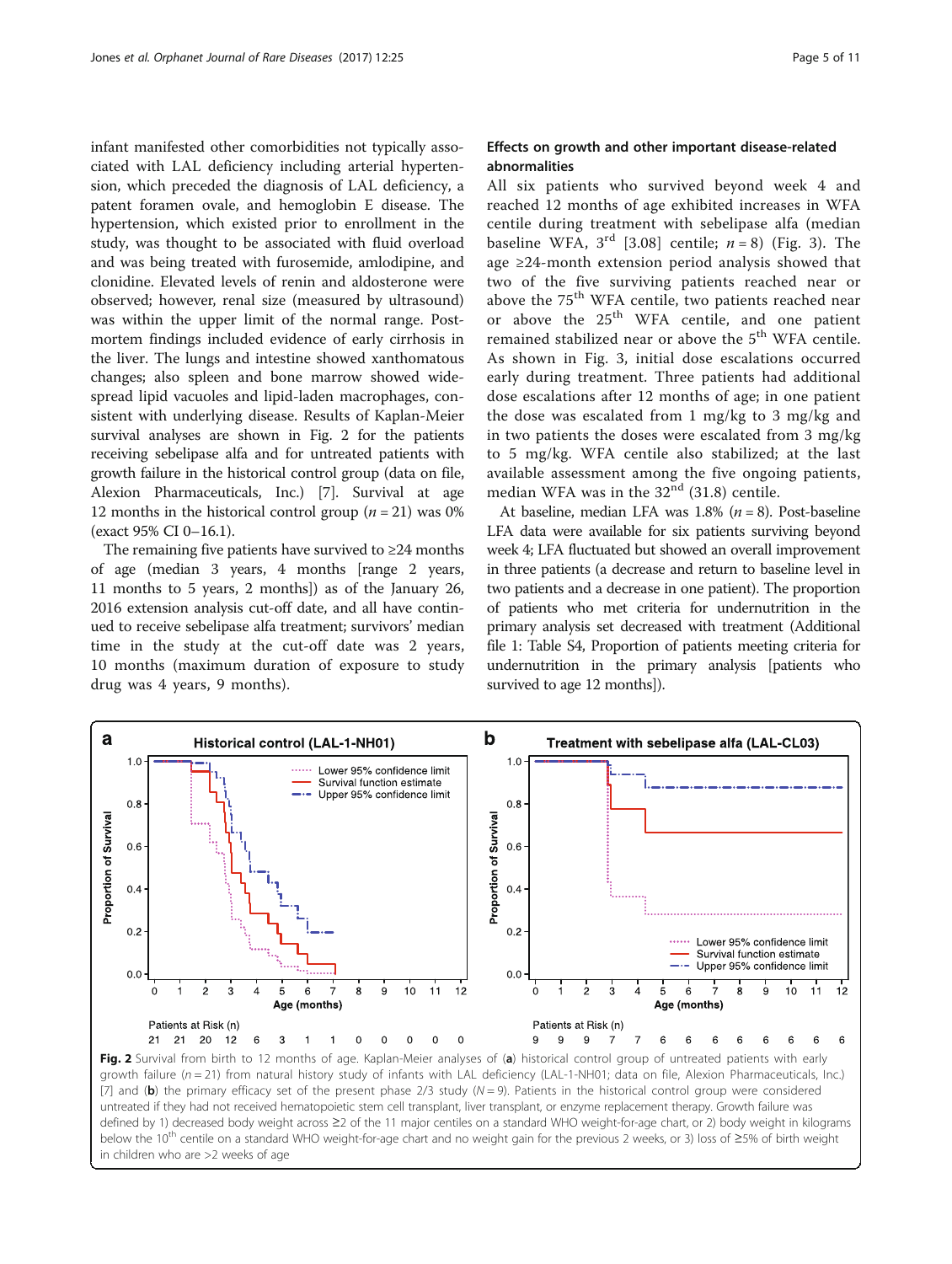<span id="page-5-0"></span>

Rapid decreases were noted in ALT, AST, and total bilirubin levels with sebelipase alfa treatment and these effects were seen with the initial dose of 0.35 mg/kg (Fig. [4;](#page-6-0) Additional file [1:](#page-9-0) Table S3). Normalization of transaminase levels was achieved for four of the six patients with elevated baseline AST and all four patients with elevated baseline ALT, with normal levels achieved between weeks 1 and 5. GGT levels decreased markedly over the first 3 months of treatment and stabilized thereafter, with median reductions from baseline of 40.0 U/L (0.67  $\mu$ kat/L) by week 12 (*n* = 5). As of the cut-off date for the analysis at  $\geq 24$  months of age, ALT had decreased from baseline by as much as 67% and was below the upper limit of normal in four of the five patients; AST had decreased by as much as 67% (Additional file [1](#page-9-0): Table S5). Biochemical improvements were accompanied by improvements in clinical symptoms of diarrhea, vomiting, and abdominal distension, with reductions in liver and spleen size assessed by physical examination and/or abdominal ultrasound.

Hemoglobin levels were abnormal at baseline  $(n = 9;$ median 93.0 g/L; range 1.4–103.0 g/L; reported as low in six patients). Five patients achieved TFHN of at least 4 weeks during treatment before the primary analysis data cut-off date. Two patients achieved TFHN maintenance (transfusion-free at week 6 and hemoglobin levels below the age-adjusted lower limit of normal at week 8

and continuing for  $\geq 13$  weeks). At the age  $\geq 24$  months analysis cut-off date, hemoglobin had increased from baseline in four of the five ongoing patients and was unchanged from baseline in the remaining patient (Additional file [1:](#page-9-0) Table S5). None of the five ongoing patients required blood transfusion since age 1 year, 11 months. At the primary analysis cut-off date, requirements for nutritional support were reduced (eliminated for two patients), and at the age ≥24 months analysis, no patients were receiving parenteral nutrition; four were receiving medium-chain triglyceride formula and a reduced-fat diet, and one was receiving an unrestricted diet. Albumin had increased from baseline in three of the five ongoing patients, and slightly decreased in one patient (Additional file [1:](#page-9-0) Table S5). Median baseline platelet count was  $173.0 \times 10^9$ /L (*n* = 9; range  $2.6 - 563.0 \times 10^9$ /L; reported as low in four patients). Platelet counts demonstrated increasing trends from baseline. Serum ferritin levels were elevated at baseline for six of the seven patients with available data; the median value was 586 μg/L (range 253–48,740 μg/L). Rapid and marked decreases in serum ferritin values were observed following initiation of treatment with sebelipase alfa. By week 1, median levels changed by −122 μg/L (range −6934 to −72 μg/ L;  $n = 4$ ) and by week 6 levels changed by -269  $\mu$ g/L (range  $-11,171$  to  $-215 \mu g/L$ ;  $n = 3$ ). At last reading, ferritin values for the five surviving patients were all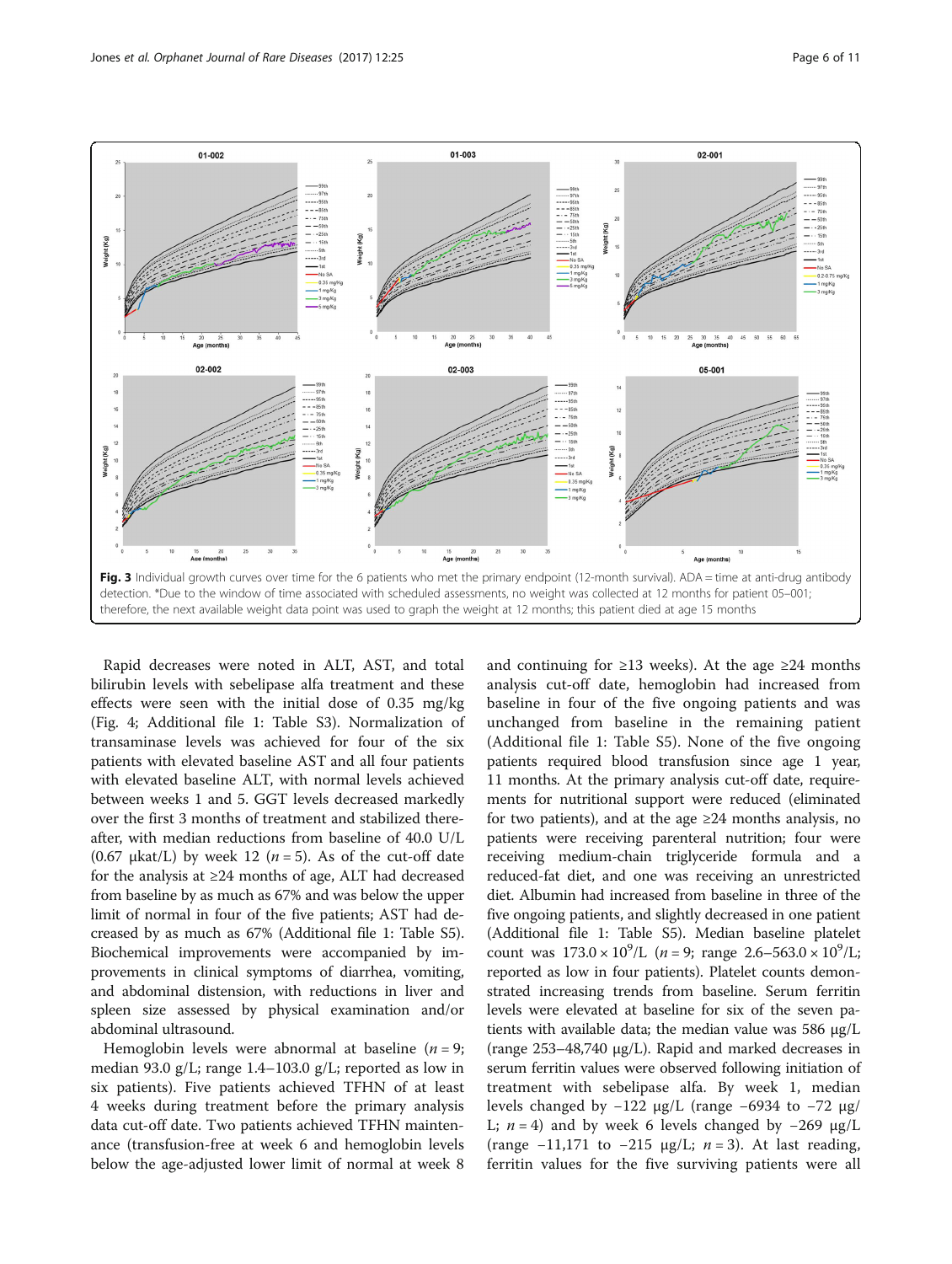<span id="page-6-0"></span>

within normal limits (range 38 to 90 μg/L). Hypertriglyceridemia was observed in four of the six patients with measurements at baseline. At the primary analysis, all four patients had decreases in serum triglycerides following initiation of sebelipase alfa and had achieved a normal serum triglyceride level. High-density lipoprotein cholesterol levels were low at baseline or the first available assessment in all six surviving patients, and increased in five of these patients during treatment. Low-density lipoprotein cholesterol levels decreased in five of the six surviving patients during treatment, and normalized in the two patients who had an elevated low-density lipoprotein cholesterol level at baseline or the first available assessment.

#### Developmental milestones

Denver II Developmental Screening Test data were available at baseline for only three patients, due to a requirement that patients had to be at least 1 month

of age on the date of the assessment and be sufficiently responsive to be testable for each skill area of the test. At week 24  $(n=5)$ , fine motor-adaptive, language, and personal-social skills were normal in four patients and suspect in one patient. Gross motor skills were classified as normal in two patients and suspect in three patients. Data at later time points were consistent with those from week 24 in that development was found to be mostly normal, with no patient untestable for any skill area. At the age  $\geq 24$  months analysis, four of the five ongoing patients tested normal on the Denver II Developmental Screening Test assessment; one patient was assessed as normal in three of four categories but classified as suspect in language. The oldest patient in the study entered preschool at age 3 and has been attending school without any reported difficulties compared with his peers.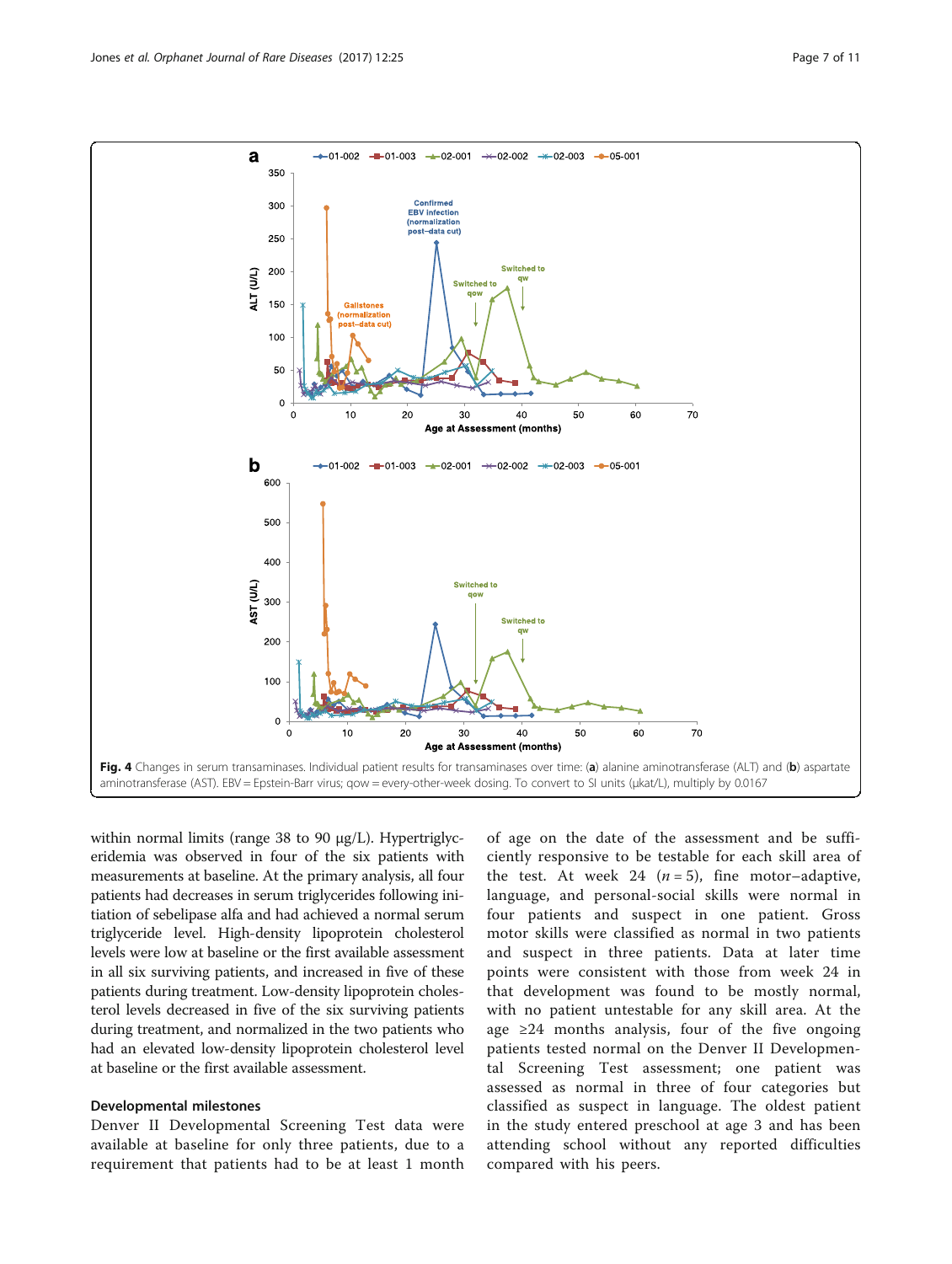# Safety

Adverse events in the overall population (primary efficacy set) are summarized in Table 2; adverse events by time interval of treatment are summarized in Table 3. Reported adverse events were mainly attributable to complications and comorbidities associated with LAL deficiency. Treatment-emergent adverse events (defined in Additional file [1](#page-9-0), eDefinition of treatment-emergent adverse events) that were reported for two or more patients are shown in Additional file [1](#page-9-0): Table S6; 94% of the treatment-emergent adverse events reported throughout the primary treatment and extension periods were considered mild to moderate in severity. For the primary efficacy analysis, moderate to severe IARs occurred in three patients in association with 47 of the 462 infusions administered. As of January 26, 2016 a majority of the 54 IARs were mild or moderate (eg, fever, vomiting). Four treatment-related serious adverse events, which were IARs, occurred in a single patient (pyrexia, pallor, chills, tachycardia) in association with the same infusion. Three of these IARs were considered severe. The patient was hospitalized overnight and received intravenous antibiotics for possible line bacteremia; all culture results were negative. A total of 54 IARs occurred in five patients over the course of their treatment. All other IARs (Additional file [1:](#page-9-0) Table S7 for a summary of IARs) were successfully managed by modifications to infusion rates and treatment with antipyretics, antihistamines, and anti-inflammatories. None of the IARs was consistent with anaphylaxis, and none resulted in discontinuation of study treatment. Four patients developed ADAs during treatment with sebelipase alfa, only one of whom remained ADA-positive through the primary data cut-off date. Two of the four ADA-positive patients tested positive for neutralizing antibodies. In one of these patients the sebelipase alfa dose was escalated to 5 mg/kg because of concerns about the rate of weight gain.

| Table 2 Summary of adverse events |  |  |  |
|-----------------------------------|--|--|--|
|-----------------------------------|--|--|--|

| Event, $n$ $(\%)$                            | Overall $(N = 9)$ |
|----------------------------------------------|-------------------|
| Any TEAE                                     | 9(100)            |
| Any related TEAE                             | 6(67)             |
| Any IAR                                      | 5(56)             |
| Any serious TEAE                             | 9(100)            |
| Any related serious TEAE                     | 1(11)             |
| Dose modification due to a TFAF <sup>*</sup> | 7(78)             |
| Discontinuation due to a TFAF                | 0                 |
| Death                                        | 4(44)             |
| Death related to treatment                   | 0                 |

IAR infusion-associated reaction, TEAE treatment-emergent adverse event All dose modifications were dose escalations based on inadequate clinical response. These symptoms of inadequate clinical response were also captured as adverse events (see Additional file [1\)](#page-9-0)

Table 3 Summary of adverse events by treatment time interval

|                                                 | Treatment time interval             |                          |                           |  |
|-------------------------------------------------|-------------------------------------|--------------------------|---------------------------|--|
| Event, $n$ (%)                                  | $0 - 3$ months $\hat{ }$<br>$(n=9)$ | $>3-6$ months<br>$(n=6)$ | $>6-12$ months<br>$(n=6)$ |  |
| Any TEAE                                        | 8(89)                               | 5(83)                    | 6(100)                    |  |
| Any related TEAE                                | 4 (44)                              | 1(17)                    | 3(50)                     |  |
| Any IAR                                         | 3(33)                               | 2(33)                    | 3(50)                     |  |
| Any serious TEAE                                | 7(78)                               | 4(67)                    | 4(67)                     |  |
| Any related serious TEAE                        | 1(11)                               | $\Omega$                 | 0                         |  |
| Dose modification due<br>to a TFAF <sup>†</sup> | 3(33)                               | 1(17)                    | 1(17)                     |  |
| Discontinuation due to<br>a TFAF                | 0                                   | 0                        | 0                         |  |
| Death                                           | 3(33)                               | 0                        | 1(17)                     |  |
| Death related to<br>treatment                   | 0                                   | 0                        | 0                         |  |

IAR infusion-associated reaction, TEAE treatment-emergent adverse event \* Non-serious adverse event data were unavailable for one patient from week 0 to week 39 (~month 9)

† All dose modifications were dose escalations based on inadequate clinical response. These symptoms of inadequate clinical response were also captured as adverse events (see Additional file [1\)](#page-9-0)

#### **Discussion**

LAL deficiency presenting in infancy is a medical emergency with rapid disease progression and early death. Delayed diagnosis or misdiagnosis is common, as the disease is under-recognized as a cause of marked failure to thrive and rapidly progressive liver failure in infants and currently is not included in newborn screening. Historical attempts at treatment including HSCT have been almost uniformly unsuccessful [\[7](#page-10-0)]. Sebelipase alfa was recently approved by the US Food and Drug Administration and the European Commission for longterm ERT in patients of all ages with LAL deficiency [[25\]](#page-10-0). The current report describes the first experience of sebelipase alfa use in infants with rapidly progressive LAL deficiency. In this study we found that enzyme replacement with sebelipase alfa was effective, as reflected in the outcome of survival, with six of nine patients surviving through to the primary endpoint at 12 months of age; this is in marked contrast to outcomes in a matched historical control group of untreated patients, in which no patient survived to 12 months of age (data on file, Alexion Pharmaceuticals, Inc.) [[7\]](#page-10-0). The historical control group is from a natural history study intended to characterize LAL deficiency and disease progression, and to inform future clinical trial design. Inherent variability of the dataset was consistent with the small number of patients from diverse geographical areas who were diagnosed over a broad period of time. Nevertheless, these data provided valuable information on commonalities in the presentation and disease course of LAL deficiency that were confirmed by the findings of the present study.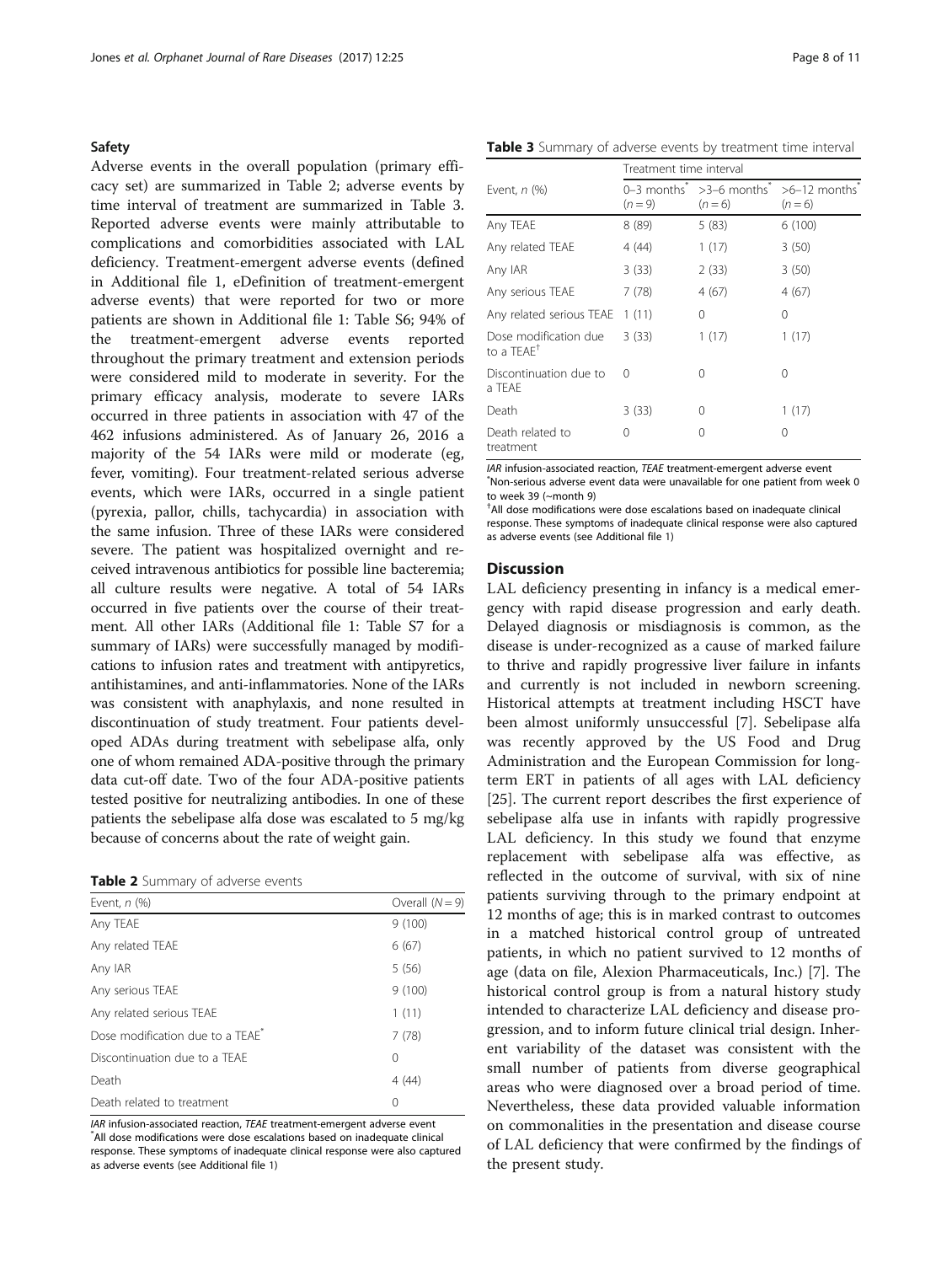The clinical presentation and laboratory abnormalities were consistent with those reported in the literature, with early onset and prominent failure to thrive and severe hepatic disease as evidenced by massive hepatomegaly, elevation of transaminases, hyperbilirubinemia, coagulopathy, and hypoalbuminemia [\[26, 27](#page-10-0)]. Adrenal calcification, which was observed in all patients in this study, is not always seen in infantile-onset LAL deficiency [[7\]](#page-10-0). The abnormalities in serum triglyceride, lowdensity lipoprotein cholesterol, and high-density lipoprotein cholesterol levels observed for all six patients with baseline data suggest that rapidly progressive, earlyonset LAL deficiency in infants is not associated with the typical dyslipidemia pattern seen in children and adults with later-onset LAL deficiency. This lipid profile in infants may be due to fat malabsorption and the resulting severely poor nutritional status of the patients. Evidence of macrophage activation was seen in some patients including cytopenias and elevated ferritin levels, likely secondary to lipid accumulation in macrophages. LAL deficiency is not typically considered in the differential diagnosis of hemophagocytic lymphohistiocytosis, which has resulted in the presumptive diagnosis and treatment for familial hemophagocytic lymphohistiocytosis in some cases [[28](#page-10-0), [29\]](#page-10-0).

In addition to improved survival compared to untreated patients, survival in sebelipase alfa–treated patients was also prolonged relative to transplanted patients in the historical control group (data on file, Alexion Pharmaceuticals, Inc.) [\[7](#page-10-0)]. The improvements in survival with sebelipase alfa were accompanied by clinically meaningful improvements in growth, liver function, and hematological parameters and evidence of normal development. Five of the six patients who survived to 12 months of age continue with ongoing sebelipase alfa treatment. These patients have transitioned from being hospitalized in a high-dependency setting to life at home with outpatient infusions; elimination of requirements for transfusions was observed in all patients who survived to 12 months of age. It is imperative that nutritional needs be closely monitored, and frequent adjustments were made to meet the nutritional needs of each patient during treatment with sebelipase alfa. In general, all surviving patients have experienced a reduction in the need for nutritional support and none are currently receiving parenteral support. Initiation of treatment with sebelipase alfa at doses equal to or greater than 0.35 mg/kg produced rapid stabilization and/or improvements in growth and other disease-related abnormalities including markers of liver injury; this was consistent with preclinical results in an animal model of LAL deficiency (Quinn AG, et al. Abstract presented at the 2010 Annual Meeting of the American Society of Human Genetics, Washington, DC). The rapid decreases in serum transaminases observed for patients in this study are consistent with findings from a previous phase 1/2 study of sebelipase alfa in adults with LAL deficiency (LAL-CL01/CL04) [\[18](#page-10-0), [30\]](#page-10-0). Five of the six patients who survived to age 12 months had their weekly dose escalated to 3.0 mg/kg after a variable period receiving 1 mg/kg, and one patient (01–002) underwent a further dose escalation to 5.0 mg/kg, primarily because of concerns related to the rate of weight gain. Another patient (01–003) was also dose escalated to 5 mg/kg weekly. This patient had been progressing well on a dose of 3 mg/kg administered once weekly and was permitted to go onto an every-other-week infusion schedule. However, this was not successful and resulted in hypoalbuminemia and disturbed transaminases. The patient was restored to a 3 mg/kg once-weekly dose schedule but showed no improvement and doses were subsequently escalated to 5 mg/kg given once weekly. At the time of the data cut-off, all five of the dose-escalated patients had improvement in WFA across two or more major centiles compared with their baseline values.

The protocol was amended during the course of the study to allow for higher doses of sebelipase alfa than were originally planned. No human studies had been conducted and there was no human experience with sebelipase alfa in LAL deficiency prior to the initiation of the current study in 2011. Given the lack of available data, safety was the most important consideration at the time the study was initiated. Thus, a starting dose of 0.35 mg/kg given once weekly was deemed to be the minimally effective dose, and it was anticipated that doses of up to 3 mg/kg would be required based on data obtained from preclinical studies of sebelipase alfa in animal models of LAL deficiency. Some patients developed antibodies to sebelipase alfa during the study, which could potentially neutralize the efficacy of the study drug. As a result of these observations, further dose escalations to 5 mg/kg per week were allowed at the discretion of the study investigators. Although improvements in a number of parameters were seen with the initial 0.35 mg/kg dose, given the rapid disease progression in infants and potential for development of ADAs, further investigation of higher sebelipase alfa doses may be warranted. Other limitations of this study are the small sample size, and the requirement to use a historical control group for the assessment of efficacy given the rapid and fatal course of the untreated disease.

Sebelipase alfa was generally well tolerated. Although IARs were seen in all patients, they were successfully managed with approaches commonly used with other ERTs. Two of the five currently ongoing patients have experienced frequent IARs; these events have been well managed by site personnel and have not impacted their treatment. The safety experience with sebelipase alfa to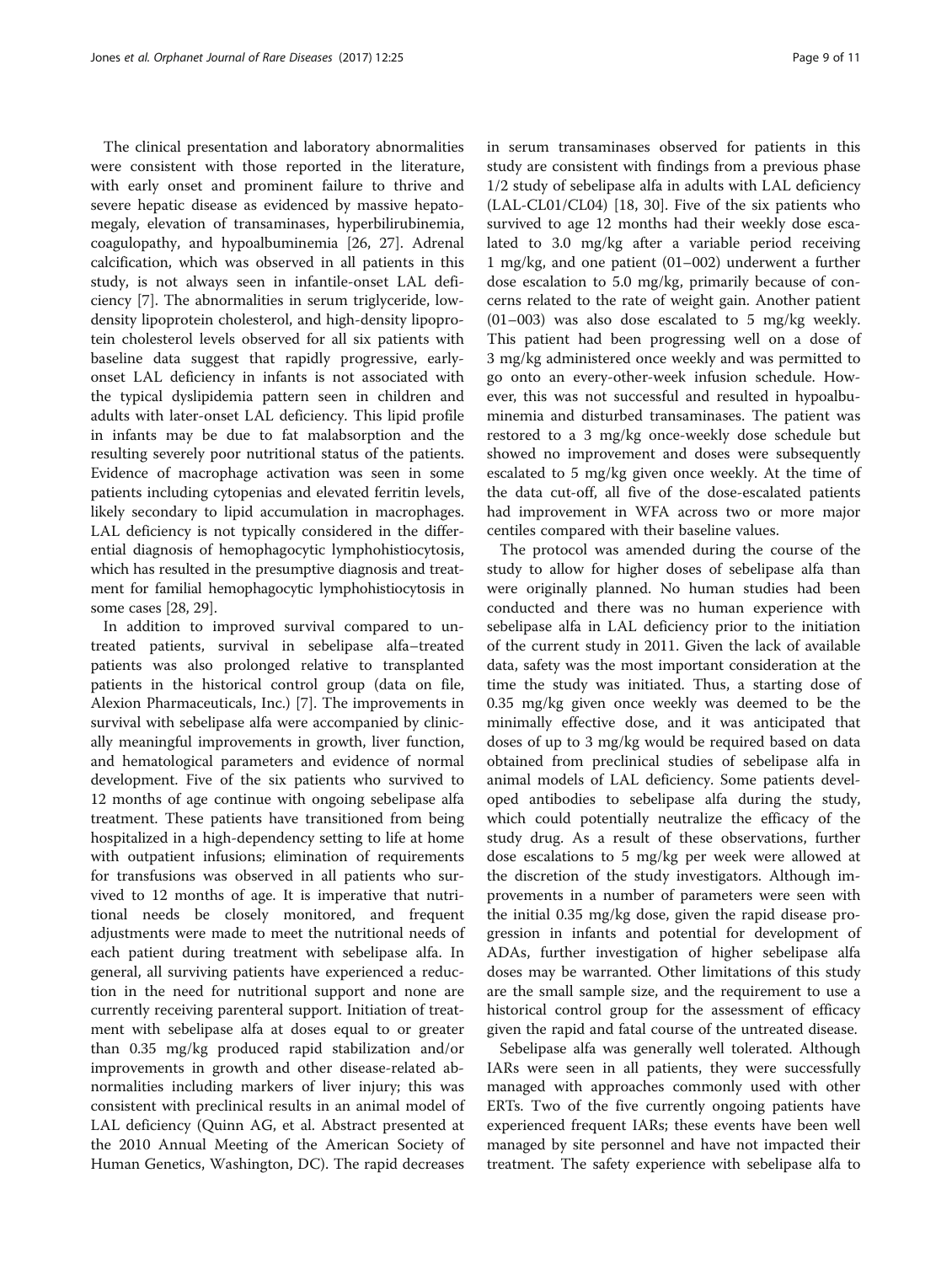<span id="page-9-0"></span>date appears favorable given the medical condition of infants with rapidly progressive disease.

# Conclusions

We describe the first experience with sebelipase alfa in infants presenting with LAL deficiency. The observed beneficial effects include survival well beyond the usual life expectancy in affected infants with improvements in growth, liver injury and function, reductions in hepatosplenomegaly, amelioration of cytopenias, and attainment of developmental milestones. Given the historical morbidity and mortality in infants with LAL deficiency, including rare patients treated by HSCT, early treatment with sebelipase alfa represents an important advance in the management of these patients. The rapidity of disease progression and its impact on the effects of enzyme replacement highlight the importance of early diagnosis of this life-threatening disease.

# Additional file

[Additional file 1: Table S1.](dx.doi.org/10.1186/s13023-017-0587-3) Summary of dosing, dose changes, and current clinical status (patients who survived to age ≥24 months). Table S2. LAL enzyme activity and LIPA genotypes. Table S3. Changes in serum transaminases, total bilirubin, and γ-glutamyltransferase (full analysis set). Table S4. Proportion of patients meeting criteria for undernutrition in the primary efficacy analysis (patients who survived to age 12 months). Table S5. Serum transaminases, hemoglobin, and albumin, most recent measurement (patients who survived to age ≥24 months). Table S6. Treatment-emergent adverse events (TEAEs) reported for two or more patients in the full analysis set. Table S7. Summary of infusion-associated reactions (IARs) in the full analysis set. (DOCX 94 kb)

#### Abbreviations

ADA: Anti-drug antibody; ALT: Alanine aminotransferase; AST: Aspartate aminotransferase; ERT: Enzyme replacement therapy; GGT: γglutamyltransferase; HSCT: Hematopoietic stem cell transplantation; IAR: Infusion-associated reaction; LAL: Lysosomal acid lipase; LFA: Length-forage; TFHN: Transfusion-free hemoglobin normalization; WFA: Weight-for-age; WHO: World Health Organization

#### Acknowledgments

We acknowledge the Manchester/National Institute for Health Research Wellcome Trust Clinical Research Facility; the staff at the Willink Biochemical Genetics Unit (Manchester, UK), especially Dr Catherine Breen and Mrs Fiona White; Dr David Grevent, Dr Christine Broissand, Ms Kenza Lahcene, Ms Rachel Grybek Bendahmane, Dr Coraline Grisel, and Professor Pascale de Lonlay at Hôpital Necker-Enfants Malades and IMAGINE Institute, Paris, France; Professor Ed Wraith (deceased) of the Manchester Centre for Genomic Medicine, St Mary's Hospital, Manchester, UK; Dr Isabelle Pin at the Investigational Clinical Pediatric Centre of Grenoble, France; and Dr Yijun Yang formerly of Synageva BioPharma Corp, for their contributions. Editorial and medical writing support was provided by Elizabeth Daro-Kaftan, PhD and Michael Morren, MBA, RPh of Peloton Advantage, LLC, Parsippany, NJ, USA.

#### Funding

This study was sponsored by Alexion Pharmaceuticals, Inc.

#### Availability of data and materials

The datasets generated and/or analyzed during the current study are not publicly available as these are interim analyses.

#### Authors' contributions

SAJ and W had full access to all the data in the study and take responsibility for the integrity of the data and the accuracy of the data analysis. Study concept and design: SAJ, AGQ, SE, and VV. Acquisition of data: SAJ, FE, OZ, JJG, JH, DP, RV, JBA, KHLQS, AB, and VV. Analysis and interpretation of data: SAJ, SRC, AGQ, MF, SM, FE, OZ, JJG, JH, DP, RV, SE, JBA, KHLQS, AB, and VV. Drafting of the manuscript: AGQ. Critical revision of the manuscript for important intellectual content: SAJ, SRC, AGQ, MF, SM, FE, OZ, JJG, JH, DP, RV, SE, JBA, KHLQS, AB, and VV. Statistical analysis: SE and SM. Administrative, technical, or material support: SRC and AGQ. Study supervision: SRC and AGQ. All authors read and approved the final manuscript.

#### Competing interests

SAJ has received grants and travel support for conferences from Alexion Pharmaceuticals, Inc. MF and SM are employees of Alexion Pharmaceuticals, Inc. and may have stock options or stock in that company. JJG has received grants from Alexion Pharmaceuticals, Inc. SRC, AGQ, and SE are former employees of Synageva BioPharma Corp. W has received research funding, research grants, travel support for medical conferences and consulting fees from Alexion Pharmaceuticals, Inc., and is currently an employee of Sanofi Genzyme. OZ, JH, DP, JBA, and AB have received research funding from Alexion Pharmaceuticals, Inc. FE, RV, and KHLQS have nothing to disclose.

#### Ethics approval and consent to participate

The protocol, protocol amendments, and informed consent forms (for the study, subject pharmacogenetic testing, and parental pharmacogenetic testing) were reviewed and approved by an institutional review board or independent ethics committee prior to initiation of the study at each site. Written informed consent was obtained from parents or legal guardians of patients included.

# Consent for publication

Not applicable.

#### Role of the funder/sponsor

Alexion Pharmaceuticals, Inc. provided the study drug. In collaboration with the study sites, the sponsor designed and conducted the study, collected the data, monitored conduct of the study, and performed the statistical analyses. The interpretation of the data was performed by the sponsor in collaboration with all of the authors. The sponsor also funded the medical writing support to the authors.

#### Author details

<sup>1</sup> Manchester Centre for Genomic Medicine, 6th floor, St Mary's Hospital Central Manchester Foundation Trust, University of Manchester, Oxford Road, Manchester M13 9WL, UK. <sup>2</sup>Synageva BioPharma Corp., 33 Hayden Avenue, Lexington, MA 02421, USA. <sup>3</sup>Alexion Pharmaceuticals, Inc., 100 College Street, New Haven, CT 06510, USA. <sup>4</sup>Gazi University Faculty of Medicine, Gazi Hospital, 10th Floor, Beşevler Ankara, Turkey. <sup>5</sup>Ain Shams University Pediatrics Hospital, 3, Kamal Raslan, Heliopolis, Cairo 11771, Egypt. <sup>6</sup>University of California, Irvine, 2056 Hewitt Hall, 843 Health Sciences Road, Irvine, CA 92697, USA. <sup>7</sup>Temple Street Children's University Hospital, 1 Temple Street, Dublin 1, Ireland. <sup>8</sup> Hôpital Couple-Enfant CHU Grenoble, Avenue Maquis du Grésivaudan, 38700 La Tronche, Grenoble, France. <sup>9</sup>Evelina Children's Hospital, Westminster Bridge Road, London SE1 7EH, UK. <sup>10</sup>Hôpital Necker-Enfants Malades and IMAGINE Institute, 149 Rue de Sèvres, 75015 Paris, France. <sup>11</sup>Present: IDBioPharm Consulting, LLC, Boston, MA, USA.<br><sup>12</sup>Present: Sanofi Genzyme, Cambridge, MA, USA.

#### Received: 30 November 2016 Accepted: 4 February 2017 Published online: 08 February 2017

#### References

- 1. Lysosomal acid lipase deficiency (#278000). Online Mendelian Inheritance in Man web site: omim.org. Accessed 19 Sept 2016.
- 2. Grabowski GA, Charnas L, Du H. Lysosomal acid lipase deficiencies: the Wolman disease/cholesteryl ester storage disease spectrum. In: Valle D, Beaudet AL, Vogelstein B, Kinzler KW, Antonarakis SE, Ballabio A, editors. Metabolic and molecular bases of inherited disease. 8th ed. New York, NY: McGraw-Hill; 2012. Chapter 142.